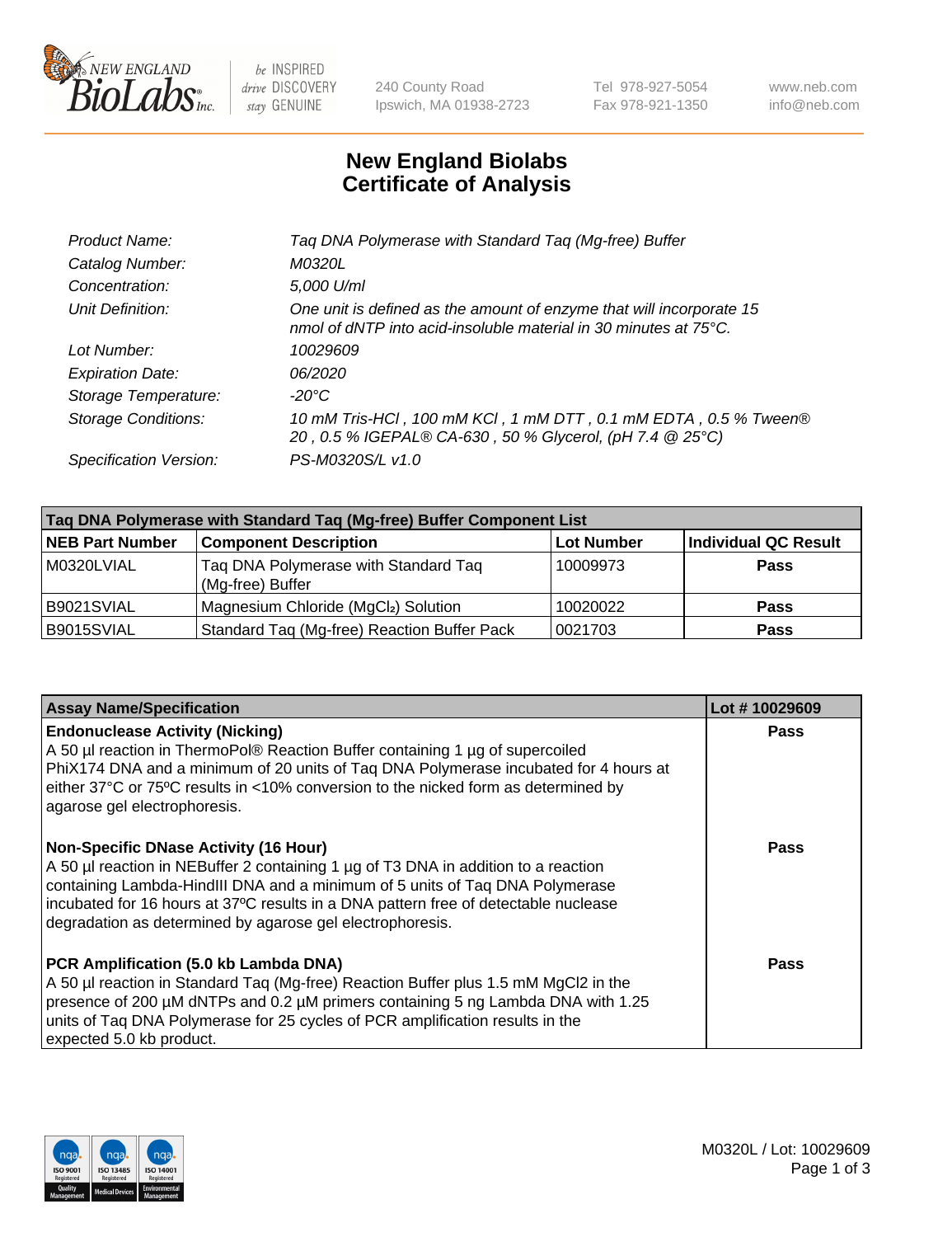

 $be$  INSPIRED drive DISCOVERY stay GENUINE

240 County Road Ipswich, MA 01938-2723 Tel 978-927-5054 Fax 978-921-1350 www.neb.com info@neb.com

| <b>Assay Name/Specification</b>                                                                                                                                                                                                                                                                                                                                                                               | Lot #10029609 |
|---------------------------------------------------------------------------------------------------------------------------------------------------------------------------------------------------------------------------------------------------------------------------------------------------------------------------------------------------------------------------------------------------------------|---------------|
| <b>Phosphatase Activity (pNPP)</b><br>A 200 µl reaction in 1M Diethanolamine, pH 9.8, 0.5 mM MgCl2 containing 2.5 mM<br>p-Nitrophenyl Phosphate (pNPP) and a minimum of 100 units Taq DNA Polymerase<br>incubated for 4 hours at 37°C yields <0.0001 unit of alkaline phosphatase activity<br>as determined by spectrophotometric analysis.                                                                   | Pass          |
| <b>Protein Purity Assay (SDS-PAGE)</b><br>Taq DNA Polymerase is ≥ 99% pure as determined by SDS-PAGE analysis using Coomassie<br>Blue detection.                                                                                                                                                                                                                                                              | Pass          |
| qPCR DNA Contamination (E. coli Genomic)<br>A minimum of 5 units of Taq DNA Polymerase is screened for the presence of E. coli<br>genomic DNA using SYBR® Green qPCR with primers specific for the E. coli 16S rRNA<br>locus. Results are quantified using a standard curve generated from purified E. coli<br>genomic DNA. The measured level of E. coli genomic DNA contamination is ≤ 1 E. coli<br>genome. | Pass          |
| <b>RNase Activity (Extended Digestion)</b><br>A 10 µl reaction in NEBuffer 4 containing 40 ng of a 300 base single-stranded RNA<br>and a minimum of 1 µl of Taq DNA Polymerase is incubated at 37°C. After incubation<br>for 16 hours, >90% of the substrate RNA remains intact as determined by gel<br>electrophoresis using fluorescent detection.                                                          | Pass          |
| <b>Single Stranded DNase Activity (FAM-Labeled Oligo)</b><br>A 50 µl reaction in ThermoPol® Reaction Buffer containing a 10 nM solution of a<br>fluorescent internal labeled oligonucleotide and a minimum of 25 units of Taq DNA<br>Polymerase incubated for 30 minutes at either 37°C or 75°C yields <10% degradation<br>as determined by capillary electrophoresis.                                        | Pass          |

This product has been tested and shown to be in compliance with all specifications.